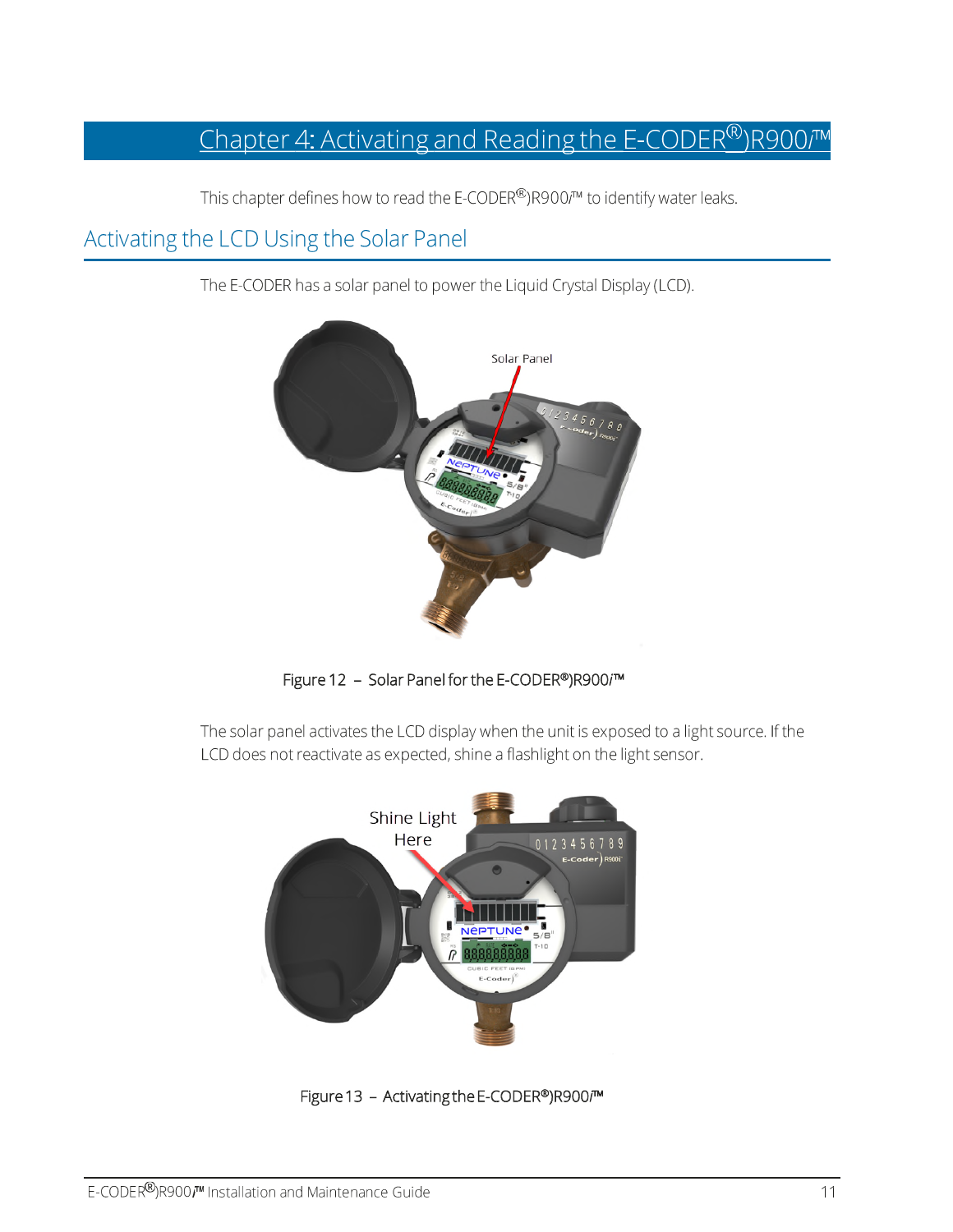## Read the Meter

The following table defines the information the meter presents.

### Table 2 - Icons and Displays

| Icon | Description                                                          |                                                                                                                                                                                                                                                                                                                  |
|------|----------------------------------------------------------------------|------------------------------------------------------------------------------------------------------------------------------------------------------------------------------------------------------------------------------------------------------------------------------------------------------------------|
|      | Flow / Leak Indicator shows the direction of flow through the meter: |                                                                                                                                                                                                                                                                                                                  |
|      | ON                                                                   | Water in use.                                                                                                                                                                                                                                                                                                    |
|      | OFF                                                                  | Water not in use.                                                                                                                                                                                                                                                                                                |
|      | Flashing                                                             | Water is running slowly / low flow indicator.                                                                                                                                                                                                                                                                    |
|      | Leak indicator displays a possible leak:                             |                                                                                                                                                                                                                                                                                                                  |
|      | OFF                                                                  | No leak indicated                                                                                                                                                                                                                                                                                                |
|      | Flashing                                                             | Intermittent leak indicated. Water used during<br>at least 50 of the 96 days of 15-minute<br>intervals, during the previous 24-hour period.                                                                                                                                                                      |
|      | Continuous<br>ON                                                     | Continuous leak indicated. Water used during<br>all 96 days of 15-minute intervals, during the<br>previous 24-hour period.                                                                                                                                                                                       |
|      |                                                                      | Nine-digit LCD displays the meter reading in<br>billing units of measure. The number displays<br>in odometer style, reading left to right:<br>• First four digits - typical billing digits.<br>Last three digits - testing units used for<br>meter testing.<br>• Fifth and sixth reading digits - reading units. |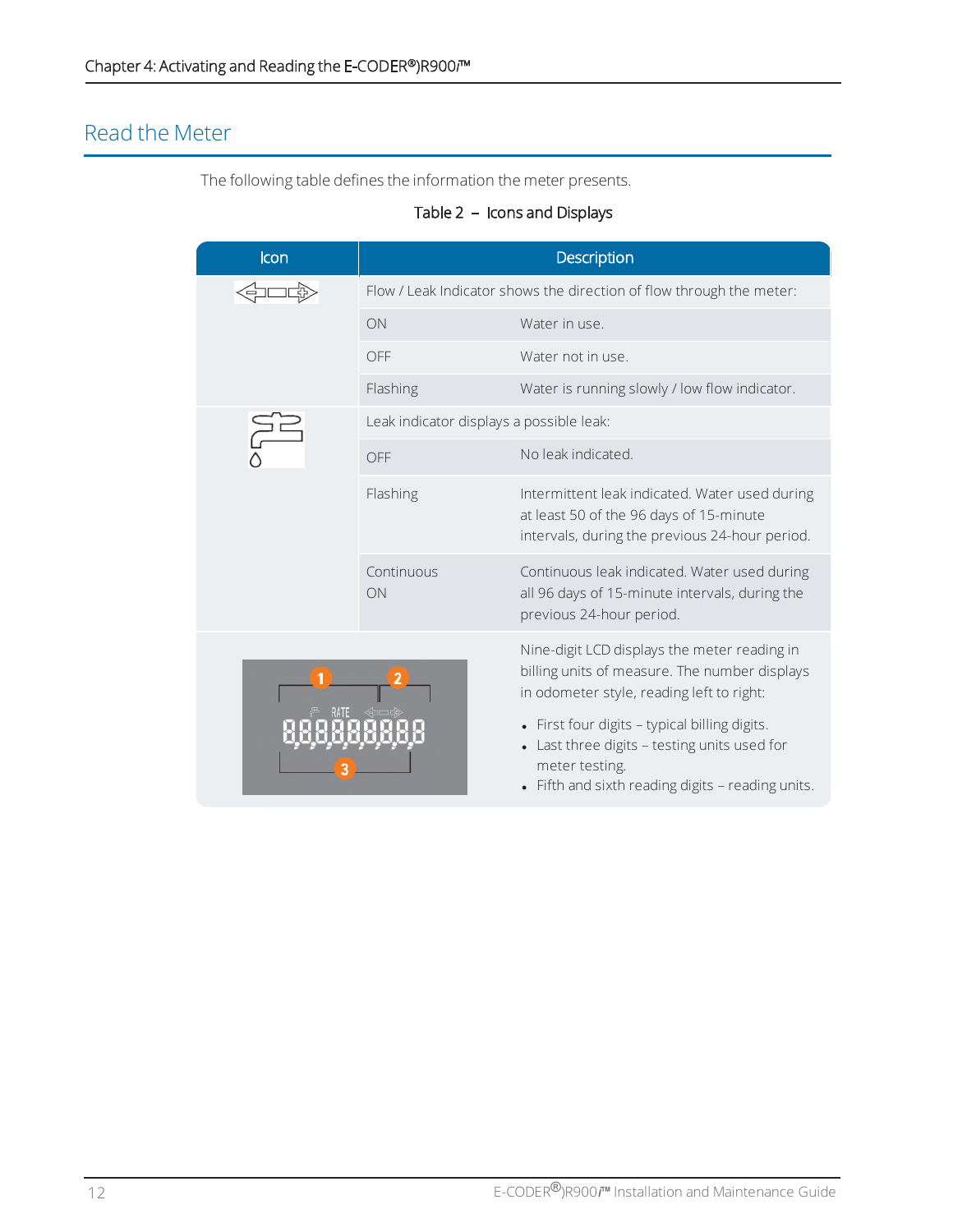# Common Causes of Leaks

If the E-CODER)R900i leak indicator is flashing or continuously on, it indicates a possible leak. The following table defines common causes of leaks.

| Possible Cause of Leak                                   |   | Intermittent Leak Continuous Leak |
|----------------------------------------------------------|---|-----------------------------------|
| Outside faucet, garden hose, or sprinkler system leaking |   |                                   |
| Toilet valve not sealed properly                         |   |                                   |
| Toilet running                                           |   |                                   |
| Faucet in kitchen or bathrooms leaking                   | V | V                                 |
| Ice maker leaking                                        |   |                                   |
| Soaker hose in use                                       |   | $\blacktriangledown$              |
| Leak between the water meter and the house               |   |                                   |
| Washing machine leaking                                  |   |                                   |
| Dishwasher leaking                                       |   | V                                 |
| Hot water heater leaking                                 |   |                                   |
| Yard watered for more than eight hours                   | ✓ |                                   |
| Continuous pet water device in use                       |   |                                   |
| Water-cooled air conditioner or heat pump                |   |                                   |
| Swimming pool filled                                     |   |                                   |
| Other continuous use of water for 24 hours               |   |                                   |

## Table 3 - Causes of Leaks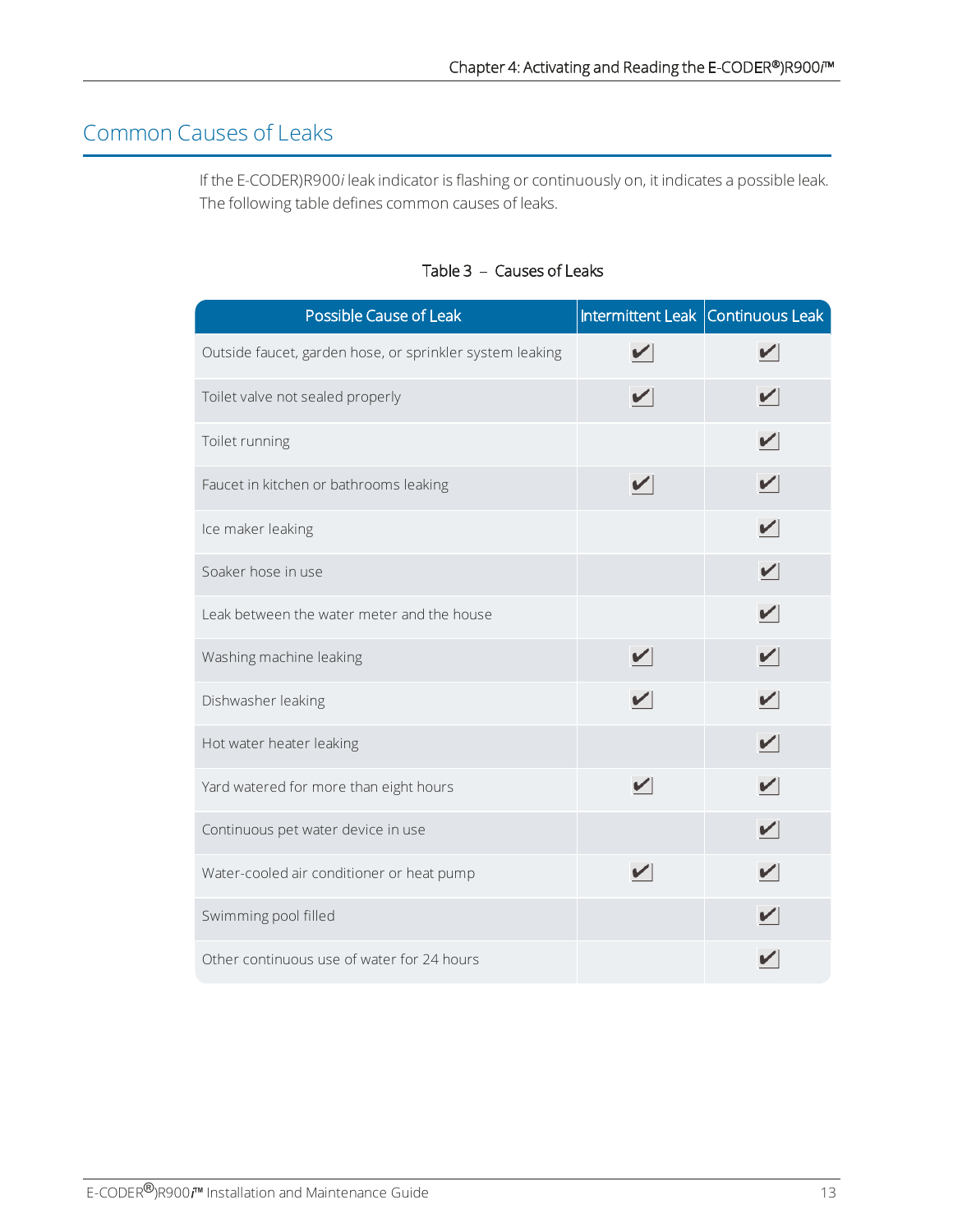## How to Tell if Water is in Use

To determine if water is in use, complete the following steps:

- 1. Check the flow indicator  $\iff$  by closely watching it for two minutes.
- 2. Determine the following conditions. If the arrow is:
	- Flashing, then water is running very slowly.
	- Continuously ON, water is running.
	- Not flashing, water is not running.

## What to Do if There is a Leak

If the E-CODER)R900i detects a leak, check the following to identify the leak source:

- All faucets
- Toilets and valves
- Ice maker and water dispenser
- Yard sand surrounding grounds for a wet spot indicating a leaking pipe

### If a Continuous Leak is Repaired

If a continuous leak is found and repaired, complete the following steps.

- 1. Do not use any water for at least 15 minutes.
- 2. Check the leak icon  $\Xi$ .

If the leak indicator changes from continuous ON to flashing, then a continuous leak is no longer indicated.

### If an Intermittent Leak is Repaired

If an intermittent leak is found and repaired, check the leak icon  $\sum_{\alpha=1}^{n}$  after at least 24 hours. If

the leak has been correctly repaired, the leak icon changes from flashing to OFF.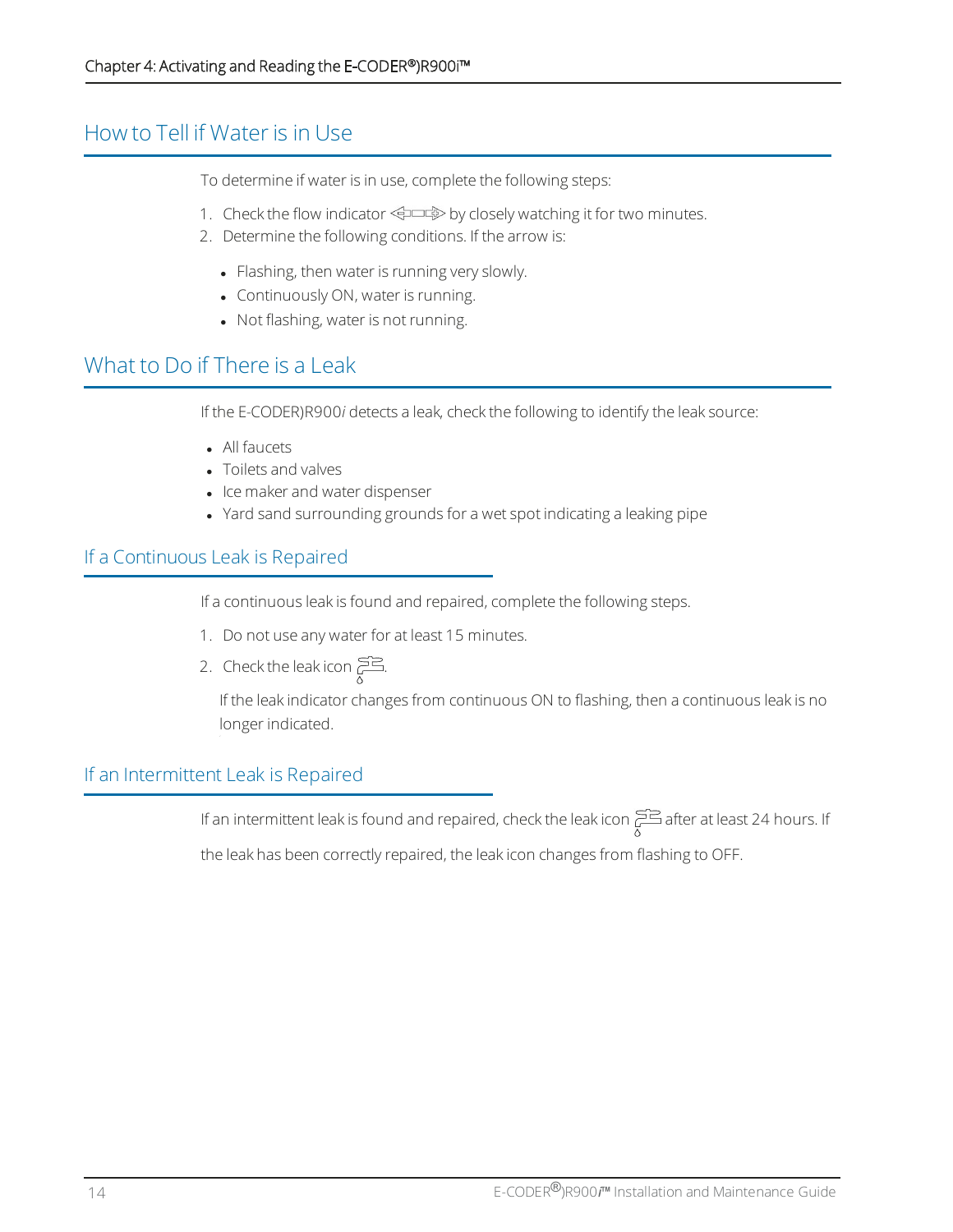## Description of Flags

The tables in this appendix describe the volume represented by the eighth digit by meter size, and the flags used the by the  $E$ -CODER<sup>®</sup>)R900 $\vec{r}$ <sup>M</sup>.

#### Table 6 - Eighth Digit Resolution by Meter Size

| <b>Register Size</b>                                                                 | Eighth Digit Resolution - Least Significant Digit |
|--------------------------------------------------------------------------------------|---------------------------------------------------|
| Residential (5/8" - 1"T-10)                                                          | 1/10 Gallon or 1/100 Cubic foot                   |
| Light Commercial and Industrial<br>$(1-1/2"$ and $2"$ T-10; 1-1/2" - 4" HPT)         | 1 Gallon or 1/10 Cubic foot                       |
| Large Commercial and Industrial<br>$(6" - 12" HPT, HPPII$ and TRU/FLO <sup>®</sup> ) | 10 Gallons or 1 Cubic foot                        |
| Large Commercial and Industrial<br>$(16" - 20" HPT)$                                 | 100 Gallons or 10 Cubic feet                      |

#### Table 7 - E-CODER®)R900/™ Flags

| Backflow Flag (Resets After 35 Days)                                                             |                                                                                |  |
|--------------------------------------------------------------------------------------------------|--------------------------------------------------------------------------------|--|
| Based on reverse movement of the eighth digit. Eighth digit is variable based on the meter size. |                                                                                |  |
| No backflow event                                                                                | Eighth digit reversed less than one digit                                      |  |
| Minor backflow event                                                                             | Eighth digit reversed more than one digit, up to 100 times the<br>eighth digit |  |
| Major backflow event                                                                             | Eighth digit reversed greater than 100 times the eighth digit                  |  |